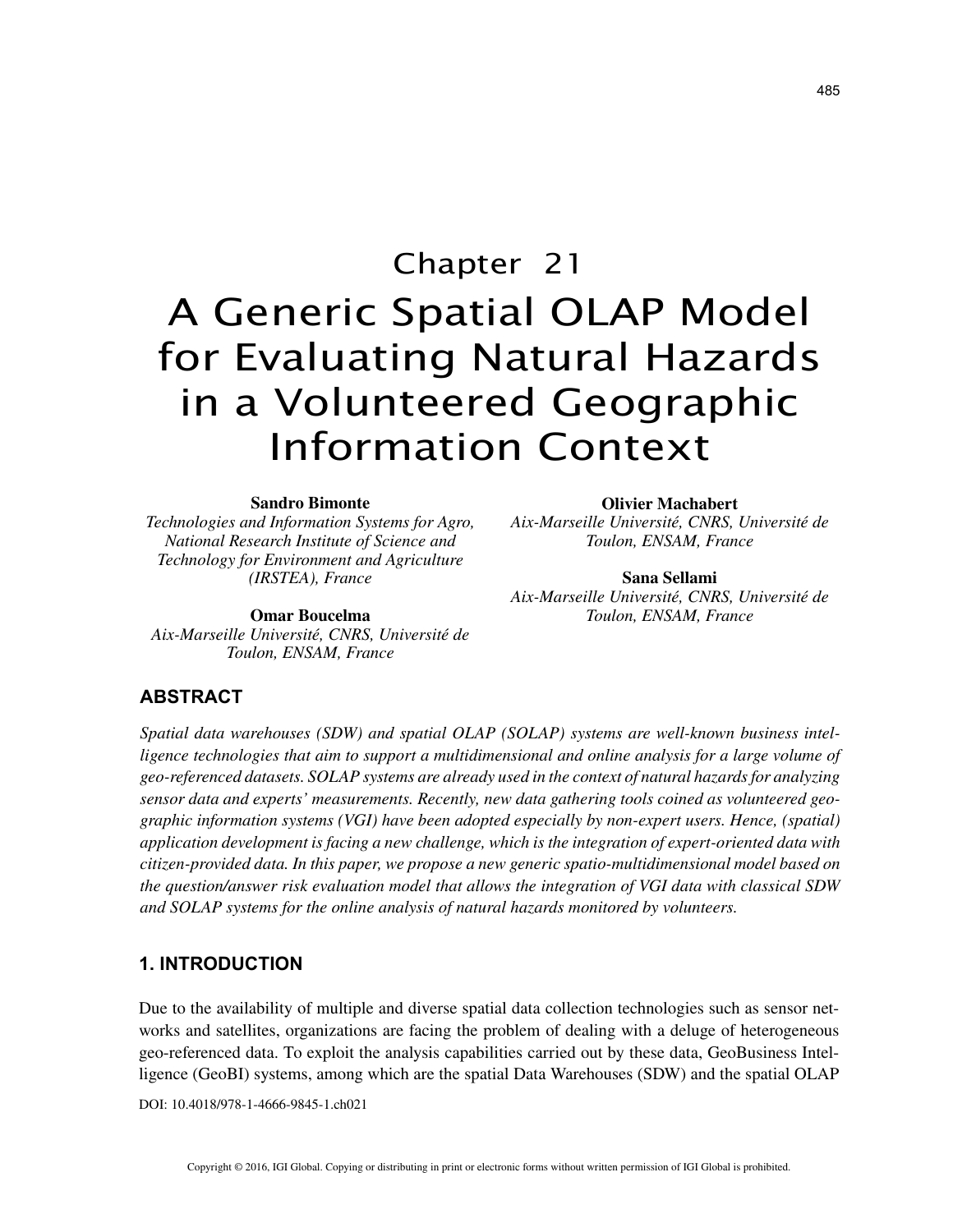(SOLAP), have been developed. The SDW and SOLAP systems are widely recognized as effective tools for the multidimensional and multi-scale analysis of large geo-referenced datasets (Bimonte 2010). SOLAP and SDW systems have been successfully deployed in several different domains such as health, agriculture (Nilakanta et al., 2008) and marketing. In classical SOLAP applications, data come from externally well-known on-line transaction processing (OLTP) systems, which allow the feeding of SDW factual data with numerically accurate values (Kimball, 1996).

However with the advent of new platforms such as web mapping and wiki tools, a new category of users known as volunteers (who are usually – thematic and information technology-unskilled users) is creating geographic data known as volunteered geographic information (VGI). VGI is defined as "*the harnessing of tools to create, assemble, and disseminate geographic data provided voluntarily by individuals*" (Goodchild, 2007). VGI systems have already proved useful for applications where up-to-date participatory data and knowledge are necessary in the decision-making process (Roche et al., 2011). Among those applications, the prevention and the management of natural hazard risks play a crucial role because natural risks may have enormous social and environmental impacts and may sometimes lead to important economic and human losses. Natural hazards are characterized as "*those elements of the physical environment, harmful to man and caused by forces extraneous to him*" (Burton et al, 1978). In other terms, a natural hazard can be considered as a disaster or an acute event that causes significant damage.

Both SOLAP and VGI systems have already been used for natural hazard monitoring and evaluation but from two different analysis perspectives. The SOLAP systems have been used for aggregation-based queries of precise, detailed and historical hazards evaluation indicators (Iris et al., 2006) (e.g., pesticides concentration), while VGI systems have been employed for exploring recent datasets with predefined queries.

The aim of the work presented in this paper is to extend the hazard evaluation functionalities provided by the SOLAP tools for integrating VGI data to leverage the scalability, security, cartographic and tabular visualization interactivity, and the good aggregation-based query performance features offered by the SDW and SOLAP systems when analyzing VGI data. To fulfill this aim, we propose a generic data model to represent a natural hazard evaluation in the VGI context. This model is based on the *question/answer* paradigm that fits with VGI users' profiles. Moreover, our model takes into account users credibility that characterizes VGI (Flanagin and Metzger, 2008). We implement our approach in a relational SOLAP architecture.

The paper is structured as follows: Section 2 introduces the SOLAP and VGI concepts, and Section 3 presents an overview of the existing work about SOLAP and VGI risks managing. Section 4 introduces our simulated case study and our spatio-multidimensional model. Section 5 presents the implementation and an analysis of the natural hazards evaluation in the VGI context using SOLAP systems. A discussion is presented in Section 6. Finally, Section 7 concludes the paper.

## **2. BACKGROUND**

Volunteered geographic information (VGI) (Goodchild, 2007) represents a personal contribution of people in collectively creating a geospatial information resource. Citizens can be considered as simple sensors or collaborative citizens. Collaborative citizens report the problems by means of a geographical information resource and suggest the possible solutions (Haklay, 2010; Murgante, 2013). Within a VGI web context, "*a resource could be a geo-tagged photo, a collection of photos like Flickr, or a data validation*